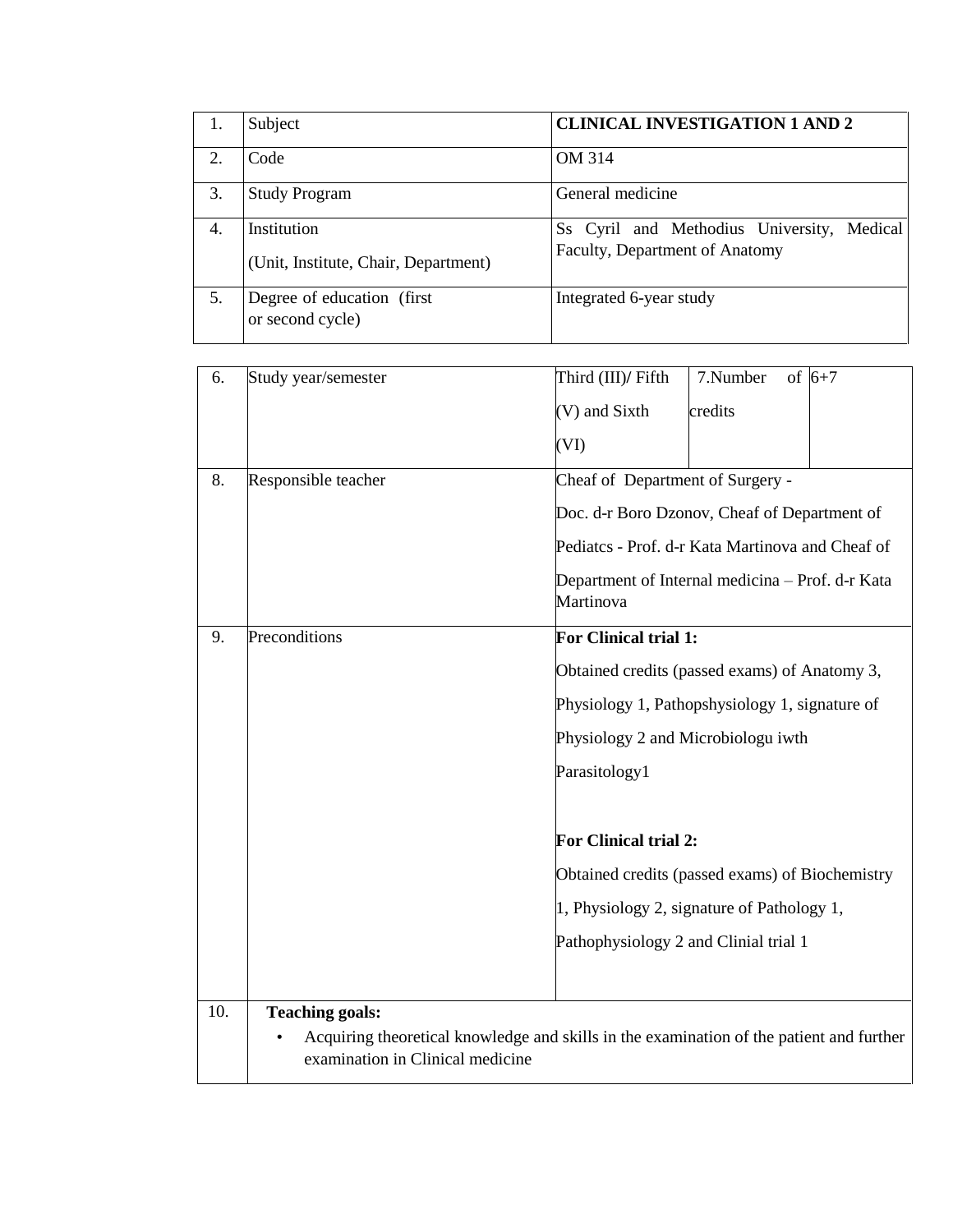| 11. | <b>Brief content:</b>                                                                                                                                                                                                                                                                                                                                                 |                                        |              |
|-----|-----------------------------------------------------------------------------------------------------------------------------------------------------------------------------------------------------------------------------------------------------------------------------------------------------------------------------------------------------------------------|----------------------------------------|--------------|
|     | <b>Theoretical teaching:</b>                                                                                                                                                                                                                                                                                                                                          |                                        |              |
|     | History (patient interrogation) in children and adults<br>$\bullet$<br>General status in children and adults<br>$\bullet$<br>Symptoms and signs of disease following the organic the systems<br>$\bullet$<br>Principles review of systems<br>$\bullet$<br>Special examinations of systems<br>$\bullet$                                                                |                                        |              |
|     | <b>Practical teaching:</b>                                                                                                                                                                                                                                                                                                                                            |                                        |              |
|     | Practical application of theoretical knowledge                                                                                                                                                                                                                                                                                                                        |                                        |              |
| 12. | <b>Methods of studying:</b>                                                                                                                                                                                                                                                                                                                                           |                                        |              |
|     | Interactive theoretical teaching, active work with patients<br>$\bullet$                                                                                                                                                                                                                                                                                              |                                        |              |
|     | Knowledge and understanding:                                                                                                                                                                                                                                                                                                                                          |                                        |              |
|     | Student will acquire the theoretical and practice knowledge in the field of Clinical<br>Investigation to admission of patients in hospital setting, as well as the characteristics of<br>clinical investigation on each department. He will be introduced with the procedures for setting<br>up a working diagnosis, and treatment plan of individual clinical cases. |                                        |              |
|     | <b>Crucial Skills:</b>                                                                                                                                                                                                                                                                                                                                                |                                        |              |
|     | The student will acquire the skills to master the methods and techniques for examination of<br>patient and proper interpretation and other "paraclinical findings"                                                                                                                                                                                                    |                                        |              |
| 13. | Total available time:                                                                                                                                                                                                                                                                                                                                                 | 100+115 hours classes                  |              |
| 14. | Organization of the course                                                                                                                                                                                                                                                                                                                                            | Theoretical teaching: 90 hours/classes |              |
|     |                                                                                                                                                                                                                                                                                                                                                                       | Practical teaching: 125 hours/classes  |              |
| 15. | 15.1<br>Forms of teaching activities                                                                                                                                                                                                                                                                                                                                  | Theoretical course                     | 90 / classes |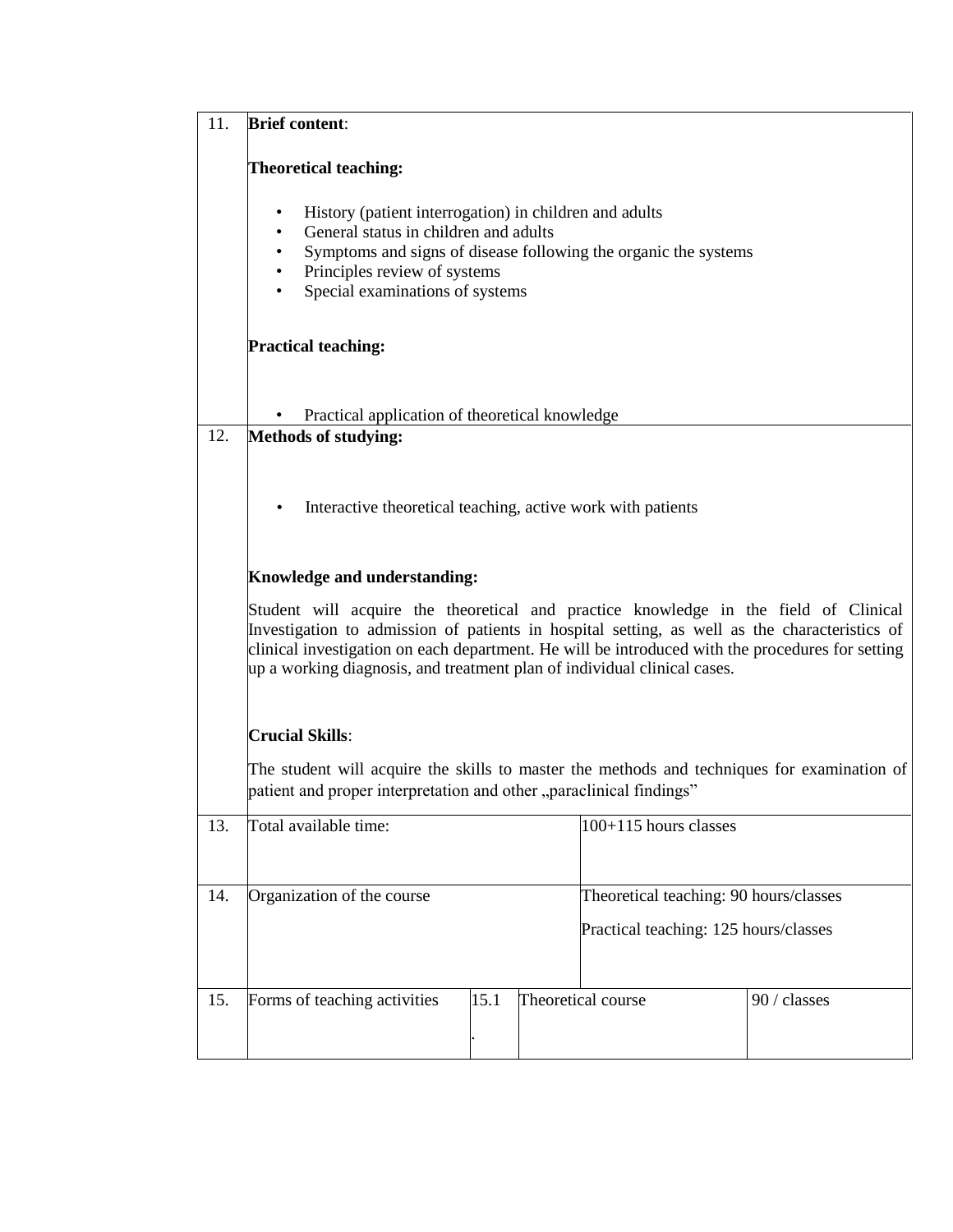|     |                                                                                                             | 15.2                 | Practical course,          | Practical: 125 classes                           |
|-----|-------------------------------------------------------------------------------------------------------------|----------------------|----------------------------|--------------------------------------------------|
|     |                                                                                                             |                      | Seminars                   |                                                  |
|     |                                                                                                             |                      | Team building              |                                                  |
|     |                                                                                                             |                      |                            |                                                  |
| 16. | Other forms of activities                                                                                   | 16.1                 | Practice                   | $\prime$ classes                                 |
|     |                                                                                                             | $\ddot{\phantom{a}}$ |                            |                                                  |
|     |                                                                                                             | 16.2                 | Individual tasks           | interactive theoretical<br>teaching, active work |
|     |                                                                                                             | $\ddot{\phantom{a}}$ |                            | with patients                                    |
|     |                                                                                                             | 16.3                 | Individual (home) learning | / classes                                        |
| 17. | Method of assessment                                                                                        |                      |                            |                                                  |
|     |                                                                                                             |                      |                            |                                                  |
|     | The student is obligated to attend and to be included in the monitoring of all activities to get<br>signet. |                      |                            |                                                  |
|     | Scoring of student activities                                                                               |                      |                            |                                                  |
|     | Type of activity                                                                                            |                      | <b>Points</b>              |                                                  |
|     |                                                                                                             |                      | Min                        | Mah                                              |
|     | <b>Theoretical teaching</b>                                                                                 |                      | $\mathbf{1}$               | 5                                                |
|     | <b>Practical teaching</b>                                                                                   |                      | 12                         | 16                                               |
|     | <b>Final Exam - written</b>                                                                                 |                      | 9                          | 15                                               |
|     | Final exam - written + oral                                                                                 |                      | 38                         | 64                                               |
|     | <b>Total</b>                                                                                                |                      | 60                         | 100                                              |